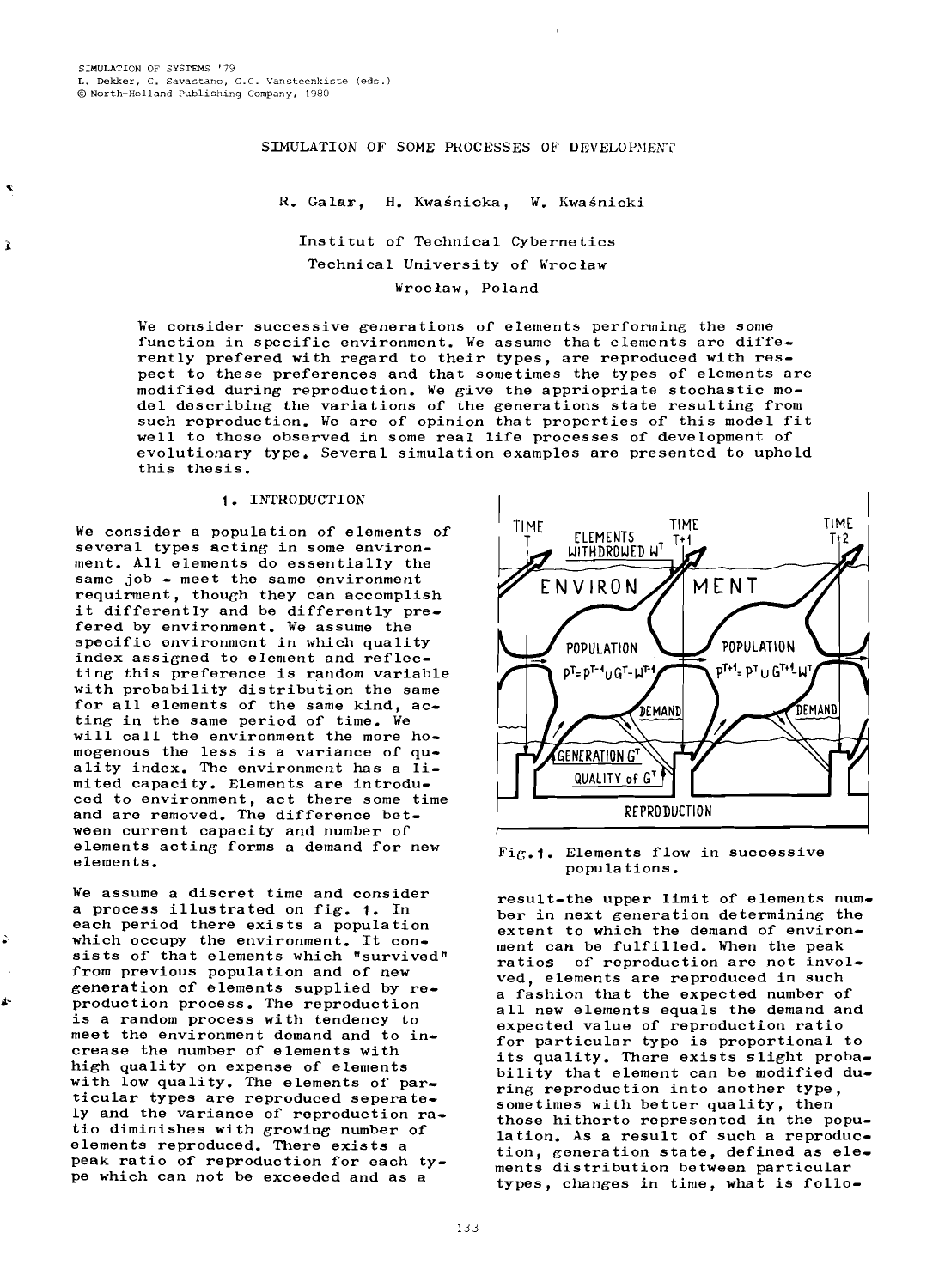wed by adequate changes in the population state.

In next section we propose a matematical model describing the process of variation of the generation state in succesive time periods. Using Waddington terms [1] it describes the behaviour of progressive system having the homeorhesis property. We intend to point that discussed process exhibits a far going analogy with observed, real life development processes. In particular, there occurs the steady growth of the average generation quality, combined with  $cyc$ lic changes of the generation state, as a successive types of higher and higher quality are introduced and gain domination in it.

There is quite a lot of papers, mainly biologically orientated, which deals with mathema tical mode 1s of similiary defined populations. It begins proba-bly with Fisher 121, of more recent the se of Eigen [3], Karlin [4], Tuffner-Denker *[5]* should be mentioned in this context. The main innovation introduced in our model seems to be a vector space of types with quality function defined on it. It allowed the modification process to be adequately included into mode 1.

One can meet remarks, e.g.  $[6]$  that other then biological development processes of evolutionary types can be considered in similar fashion. We tried to use neutral terms, and perhaps the reader can share our opinion that above description reflect to some extent, e.g. a process of competition on specific market.

2. MODEL

Let the type of element be determined by n parameters:  $d_1, \ldots, d_n$  assuming integer values. Then each type  $d^i$  can be represented as a point:  $(d^i_1, ..., d^i_n)$  in n-dimensional discrete parameters space  $D^n$ :

$$
D^{n} = \{d\} \subset R^{n}: x \in D^{n} \Longleftrightarrow x \in R^{n} \wedge x; z \equiv \text{Interior}(x_{i}), i = 1,..., n. \qquad (1)
$$

Let the norm:  
\n
$$
||\mathbf{d}^{i} - \mathbf{d}^{j}|| = \sum_{k=1}^{n} |\mathbf{d}_{k}^{i} - \mathbf{d}_{k}^{j}|
$$
\n(2)

gives a distance between types i and j.<br>Let  $T = 0,1,2,...$  denotes discrete timezgeneration number. Let G<sup>T</sup> denote the T-th generation of elements. The state of generation is given by a distribution function:

N: 
$$
D^{n} \times T \longrightarrow D_{+}
$$
 (3)  
where  $D_{+} = \{0, 1, 2, ... \}$ 

 $N(d^i, T) = N_i^T$  determines the number of  $i$ -type elements in  $G^T$ . As  $D^n$  is the denumerable set of points, all types  $d^i$ <br>can be numered successively:  $d^4$ ,  $d^2$ , numerable set of points, all types d'<br>can be numered successively: d<sup>4</sup>, d<sup>2</sup>,<br>d<sup>3</sup>,... and the generation state can be<br>denoted by the vector:  $S^T = [N_1^T, N_2^T, N_3^T, \ldots]^{tr}$  (4)

We assume there are given in advance:

- Quality function:

We assume there are given in advance:<br>
- Quality function:<br>
q:  $R^{n}XT \rightarrow R_{+}$  (5)

 $q(x,T) = q_1^T$  for  $x = d'$  determine expected quality of i-type elements in<br>G!

- Maximum reproduction function :

 $r: D^{n} \times T \rightarrow R_{+}$  (6)

 $r(\mathbf{d}^i, T) = r_{\text{mi}}^T$  determines the peak re-<br>production ratio of i-type elements in  $G^T$ .

- Modification function:

$$
D^n \times D^n \times T \longrightarrow R_+
$$

m: D'XD'XT  $\longrightarrow R_+$  (7)<br>m(d<sup>i</sup>, d<sup>j</sup>,T)=  $m_{ij}^T$  determines the probabi-<br>lity of modification from i to j-type during reproduction of  $G^T$ ,  $\sum_{i=1}^\infty m_{ij} = 1$ .<br> **Demand function:** 

$$
M: T \rightarrow D_+ \tag{8}
$$

 $M(T) = M<sup>T</sup>$  determines the demand of environment for new elements in period T.

- Probability distribution of quality evaluation:

$$
f(\tilde{q}, q_i^{\mathsf{T}}), \tilde{q} \in R_+, \quad E[\xi_i^{\mathsf{T}}] = q_i^{\mathsf{T}}
$$
 (9)

where  $\xi_i$  is a random variable with distribution f determining the quality index assigned to i-type elements in  $G^T$ .

- Probability distribution of reproduction:

 $g\left(\widetilde{N},E\left[N_i^{T+1}\right]\right), \widetilde{N} \in D_+$ ,  $E\left[\gamma_i^T\right] = E\left[N_i^{T+1}\right]$  (10) where  $\eta_i^T$  is a random variable with distribution g determining the number of "progeny" of i-type elements in  $G^T$ .

To evaluate the state of next generation we determine successively:

1. Average quality of i-type:

 $\bar{q}_i^T = \frac{1}{N_i^T} \sum_{k} \tilde{q}_{i,k}^T$ , for all i (11) where  $\tilde{q}_{i,k}^T$  is a realization of random<br>variable for k-th element of i-type, eq. (9).

2. Total reproduction ratio of i-type:  $r_i^T = min(a^T \cdot \bar{q}_i^T, r_{mi}),$  for all i (12) where  $a^T \n\epsilon R_+$  is a factor common for all types adjusting reproduction to the demand:

$$
\mathbf{a}^{\mathsf{T}} = \min_{\mathbf{a}} \left( \left| \mathbf{M}^{\mathsf{T} \star \mathsf{T}} - \sum_{i} \mathbf{N}_{i}^{\mathsf{T}} \mathbf{r}_{i}^{\mathsf{T}} \left( \mathbf{a} \right) \right| \right) \tag{13}
$$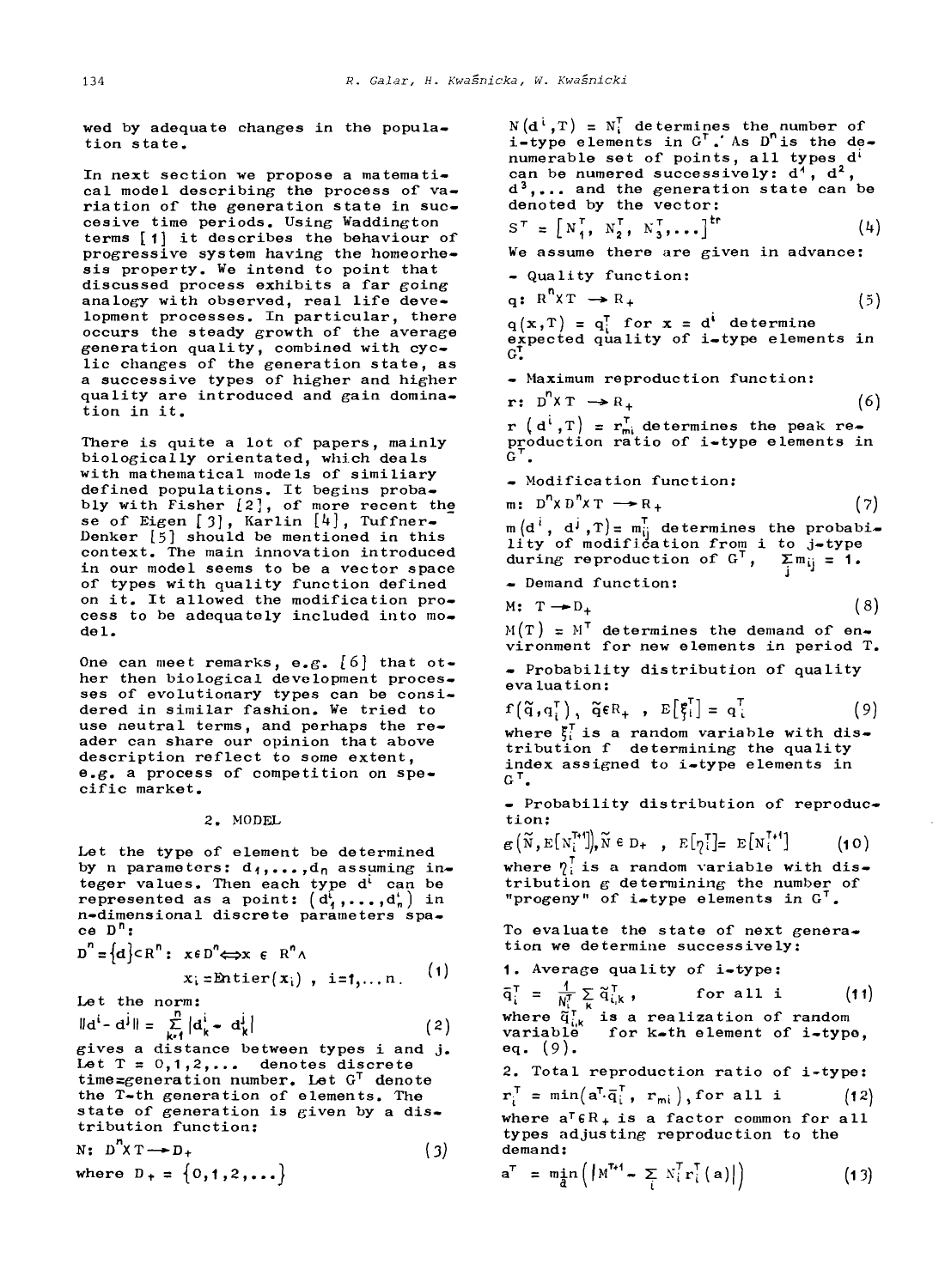3. Reproduction ratio from i to j-type  $\mathbf{r}^{\mathsf{T}} = \mathbf{r}_{i}^{\mathsf{T}} \mathbf{m}_{ii}^{\mathsf{T}}$ for all i,j  $(14)$ 4. Expected state of T+l generation:  $E[S^{T+1}] = [\mathbf{r}_{ij}] S^{T}$  (15)

where  $\mathbf{r}_{ij}^{\text{T}}$  is an infinite-dimensional matrix of reproductions ratios. **<sup>t</sup>**

> 5. State of T+1 generation:<br> $S^{T+1} = \begin{bmatrix} \tilde{N}_1^{T+1} & \tilde{N}_2^{T+1} & \tilde{N}_3^{T+1} & \cdots \end{bmatrix}^{T}$  $(16)$ where  $\widetilde{N}^{\uparrow\leftrightarrow}_{i}$  is a realization of random "progeny" variable  $\eta_i^{\intercal}$  eq.  $(10)$ .

The above model describes to some extent the process discussed in introduction. Simulation results, presented further on, have been obtained under some simplifying assumptions which are as follows:

- We generated random values for the re production only, using the Poisson Distribution to this purpose - then the described process can be considered as a multitype branching process[7]. As the matter of fact, there is no need to generate random values for those processes seperately, as one complex distribution can be educed and used for simulation.

- We assumed the constant demand M and the constant peak reproduction ratio **r,**  the same for all types. In such situation we could simplify the determining of reproduction ratio using instead eqs.  $(11)$  and  $(12)$  the formulae:

$$
\mathbf{r}_i^{\mathsf{T}} = \begin{bmatrix} 1 + (\mathbf{r}_m - 1) & \frac{M - N_0^{\mathsf{T}}}{M} \end{bmatrix} \mathbf{q}_i^{\mathsf{T}} / \mathbf{q}_0^{\mathsf{T}} \qquad (17)
$$
  
where  $N_0^{\mathsf{T}}$  is a total number of elements

in  $G^T$  and  $q_0^T$  is an average quality of  $G^T$ :

$$
\mathbf{q}_0^{\mathsf{T}} = \frac{1}{N_0^{\mathsf{T}}} \sum_i N_i^{\mathsf{T}} \mathbf{q}_i^{\mathsf{T}}
$$
 (18)

It can be shown that if  $r_i^T = q_i^T/q_0^T$  the expected number of all elements  $G<sup>T</sup>$  is the same for all generations - the Critical Galton-Watson Process, If **h';** does not excede M considerable and  $1 < r_m \langle 2, r_m \rangle$ what just occured, remaining factor acts to reduce a difference between **M**<br>and N<sub>0</sub>.<br>• We assumed the modification probabil<u>i</u>

• We assumed the modification probabily<br>ty m<sub>ij</sub> depends only on distance between<br>i and j-type and is given as follows:

$$
m_{ij} = \begin{cases} 0 & \text{if } \|d^{i} - d^{j}\| > 2 \\ (m_{0})^{2} & \text{if } \|d^{i} - d^{j}\| = 2 \\ m_{0} & \text{if } \|d^{i} - d^{j}\| = 1 \\ 1 - \sum_{j,j \neq i} m_{ij} & \text{if } \|d^{i} - d^{j}\| = 1 \\ m_{0} \ll 1. \end{cases}
$$

The last thing to discuss here is a choice of quality function, which is a matter of importance for appriopriate interpretation of simulation results. We chose a shape roughly analogous to

this of an undercut, narrow ridge gradually elevating in direction not parallel to the axies. It is a form similar to the Waddington's chreods [I], the only difference being  $\bullet$  we deal with maximiza tion not minimization. There is similar motivation for this choice also. We can often describe the development process of some objects indicating parameters achieved in successive generations and resulting trajectory correlated with quality growth. Any time, any serious deviation from this trajectory gives a rapid drop of quality. A better solution is not easy to be found and generaly requires a change of several parameters simultanous ly , as parameters are usualy well tuned up. The chosen metric of  $D<sup>n</sup>$  reflects this property as it "rates higher" the change involving more parameters.

#### 3. SIMULATION

#### 3.1. Typical features of simulated processes.

**The** dynamics of the generation state is a result of two trends composed. The first trend arising from selective reproduction. tends to increase the number of elements of types with quality  $\mathbf{q}_i$  higher then average quality  $\mathbf{q_i^{\intercal}}$  , and to reduce the number of others. This tendency is the stronger, the greater (the lesser) is a ratio  $q_i/q_0^T$ . As an average quality increases during such process, this trend acts to supersede all elements by temporarily tho best ones - to attract the generation distribution to the point representing the timely best type. The second trend, arising from modyfications gives elements of types deviated from this being reproduced - it acts to disperse the generation distribution around. This two trends taken together can give a state of quasi-equilibrium. In the parameters space, there exists a center represented by the type temporarily the best containing a majority of elements and certain surrounding of this center, composed of types with worse quality but because of modifications still containing some elements. When due to modifications the elements of new better type are introduced to generation, the center of distribution moves to the point representing this new type. To illustrate the typical features of generation dynamics we use data obtained from simulation carried out under following assumptions :

 $M=N^0=10^4$ ,  $m_0=1.5 \cdot 10^{-3}$ , n=2  $N^0(15,15)$  =10<sup>4</sup> and zero elsewhere  $q (d_1, d_2) = exp{-10~[(d_1+d_2)^+ (d_2-d_1)]}$  (20)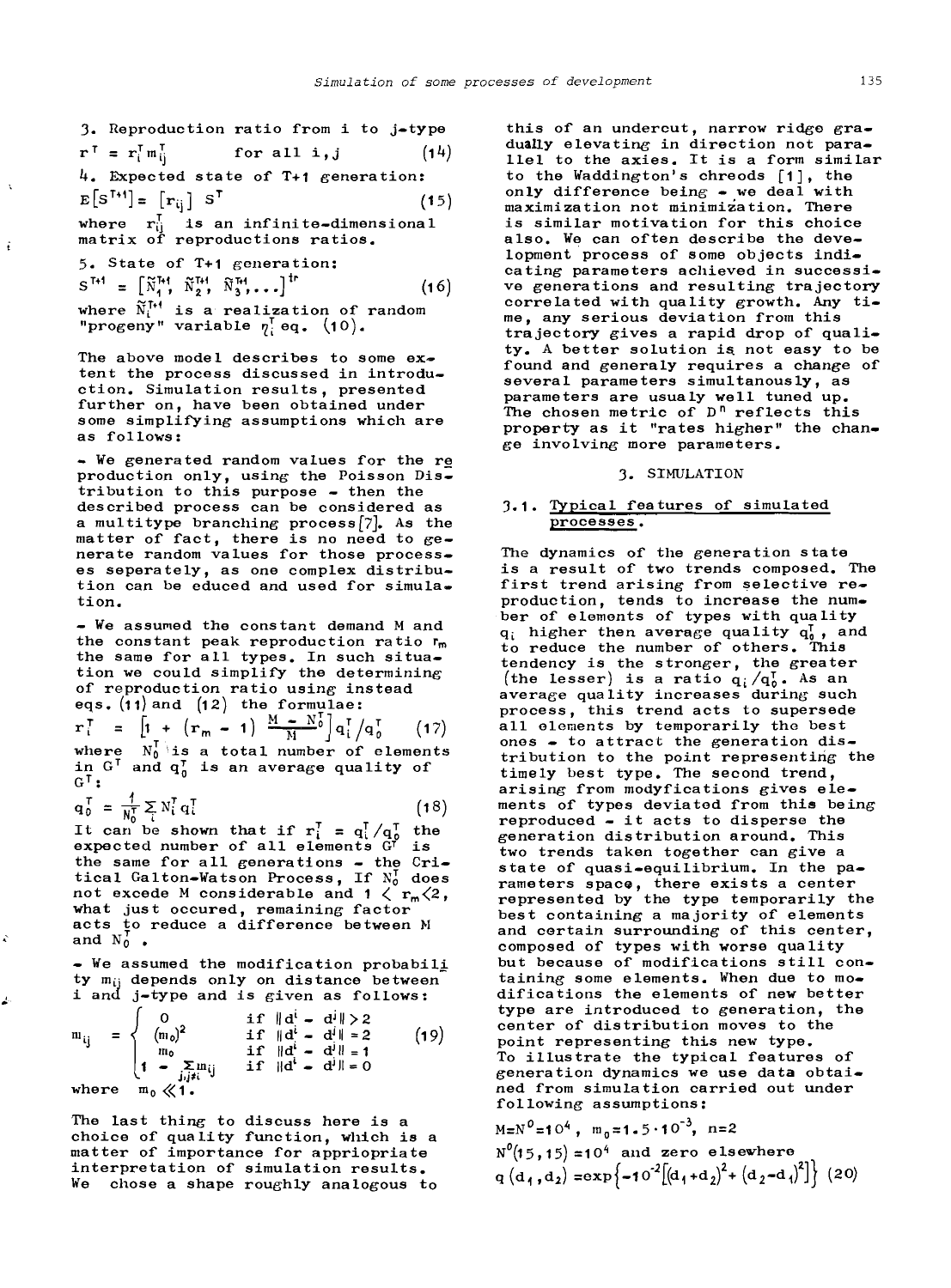



The state of 110-th and 250-th generations is shown on fig. 2. The generations are so distant, that they are com posed of elements of entirely distinct types. The  $110$ -th generation is in transition stage, the center of distri-<br>bution just moves from point  $(8,8)$  to point  $(7,7)$ . The 250-th generation is in quasi equilibrium stage. Most of elements is concentrated in the point,  $(4, 4)$  the better type has not yet been found. On the axies, the distributions of parameters for each generation have been indicated. The first moments of those distributions are the coordinates of generation center. Kote, that logaritmic scale for the number of elements has been applied.

On tho same figure tho contour lines of the quality function are indicated. As can be seen, the function has such a shape that a change of single parameter of dominating type gives a typo with worso quality. To get the better type it is necessary to modify two parameters in proper direction. In quasiequilibrium state practically all elcments are of dominating type and this type quality is the average quality of generation. As the assumed probability of double modification is  $(1.5)^2.10^{-6}$ there are two ways to get it and the number of elements is  $10<sup>4</sup>$ , the successful double modification can be expected one a 45 generations. In a surrounding of dominating type there are two othors which can give a better typo by a single modification. If their quality is 0.8 of the average, then in equilibrium state both should be represented

by 150 elements - each modification hrings 30 element and each reproduction takes of 30 elements. In such a group of elements the successful modification can be expected one a  $4$  generations. From comparison of this number with that obtained for double modifications follows that the main source of successful modifications is not the dominating type but the types belonging to its surrounding.

Tho "history" of generation is drawn on fig. 3. Successively types  $(7,7)$ , *(6,6)* , *(5 ,5)* , **('r** ,!&) gains and loso domi nation in the generation. Most of the timo there is only one type dominating. All the time, exists a "background" consisting of elements of types from surrounding of generation center. They have usualy worse quality then those which dominate. Their number is a small fraction of total number of eloments present in generation.



Fig. 7. Elements of particular types in successive generations.

The average quality obtained in successive generations is drawn on fig. 4.



 $Fig. 4.$  Average quality and variance in successive generations.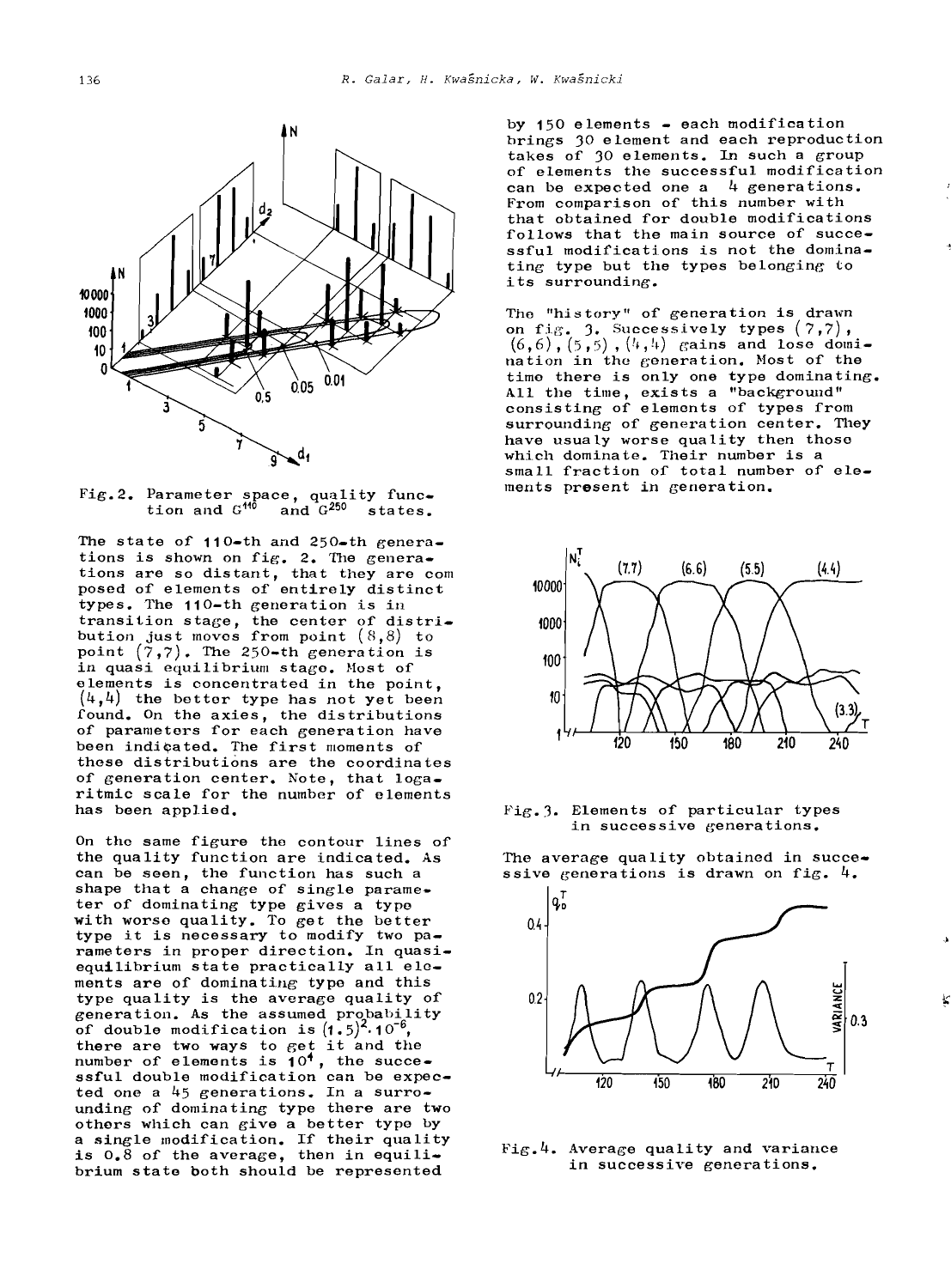It can be seen that periods of rapid growth of quality are correlated with transition stages of generation. On the same figure the variance of genera tion is traced. The lowest level of variance is observed in quasi-equilibrium state. The simulation results presented in this paper are for determinis tic quality evaluation and for random reproduction wi th Poisson Distribution. The question can arise, to what extent the random factors impact the model behaviour. It appears there exists a strong deterministic component, especia ly when more numerous types or the best types are involved. Fig. 5 gives for successive generations the number of elements of two distinct types obtained in four different realizations. The results are for:  $M = 10^3$ ,  $m_0 = 0$ . Initial state:

 $\mathcal{L}$ 



Fig.  $5$ . Elements number in realizations assuming different evalua tion-roproduc tion procedures.

 $N_4^0 = 40$ ,  $N_2^0 = 30$ ,  $N_3^0 = 20$ ,  $N_4^0 = 8$ ,  $N_5^0 = 2$ ,  $\bar{q}_4^0$ =1.0,  $\bar{q}_2^0$ =1.1,  $\bar{q}_3^0$ =1.2,  $\bar{q}_4^0$ =1.3,  $\bar{q}_5^0$ = 1.4 For each of those realizations another evaluation-reproduction procedure has been used:

- 1 random evaluation with uniform distribution - the marigins of distribution couple together and deterministic reproduction:  $N_i^{T+1} =$  **Entier**  $(E[N_i^{T+1})]$ ,
- 2 deterministic evaluation and random reproduction with:

 $q_i^T = q_i^T + 0.15 \sin(\frac{\pi}{5}T + \varphi_i),$ 

- **3** deterministic evaluation and deterministic reproduction,
- de terministic evaluation and random reproduction with Poisson Distribution.

Numbers of elements for 3-rd and 5-th types are drawn. Irrespective of small size of generation  $-$  100 elements in initial state  $$ what increase the impact of random factors, realizations seems to be quite we 11 tuned.

## 3.2. Impact of parameters on development rate

We consider the development rate as given by a slope of the curve representing the average quality of successive generation. To illustrate the influence of particular parameters of the model discussed on the development rate, we use data obtained from simulation, carried out with following quali-<br>ty function:

 $q\left(d_1, d_2\right) = \left(1 - 2 \cdot 10^{-3} \left(\left(d_1 + d_2\right)^2 + \frac{24}{a_1}\left(d_2 - d_1\right)^2\right)\right)^4 (21)$ where:  $a = \sqrt{a_5/a_1}$  asymetry coefficient<br>giving a ratio of ellipse axies. As this function is less steep then that given by eq.  $(20)$  the stages of transition and quasi-equivalence are less distinct.

Fig. 6. gives the average quality obtained for generation size **N:** equal:  $10^4$ ,  $10^5$ ,  $10^6$ . The results are for:  $M=N_0^0$ ,  $m_0=0.01$ , a=4,  $S^0:N(30,30)=N_0$ and zero elsewhere.



Fig. 6. Impact of generation size on average quality.

The more numerous the generation is, the more rapid development is obtained.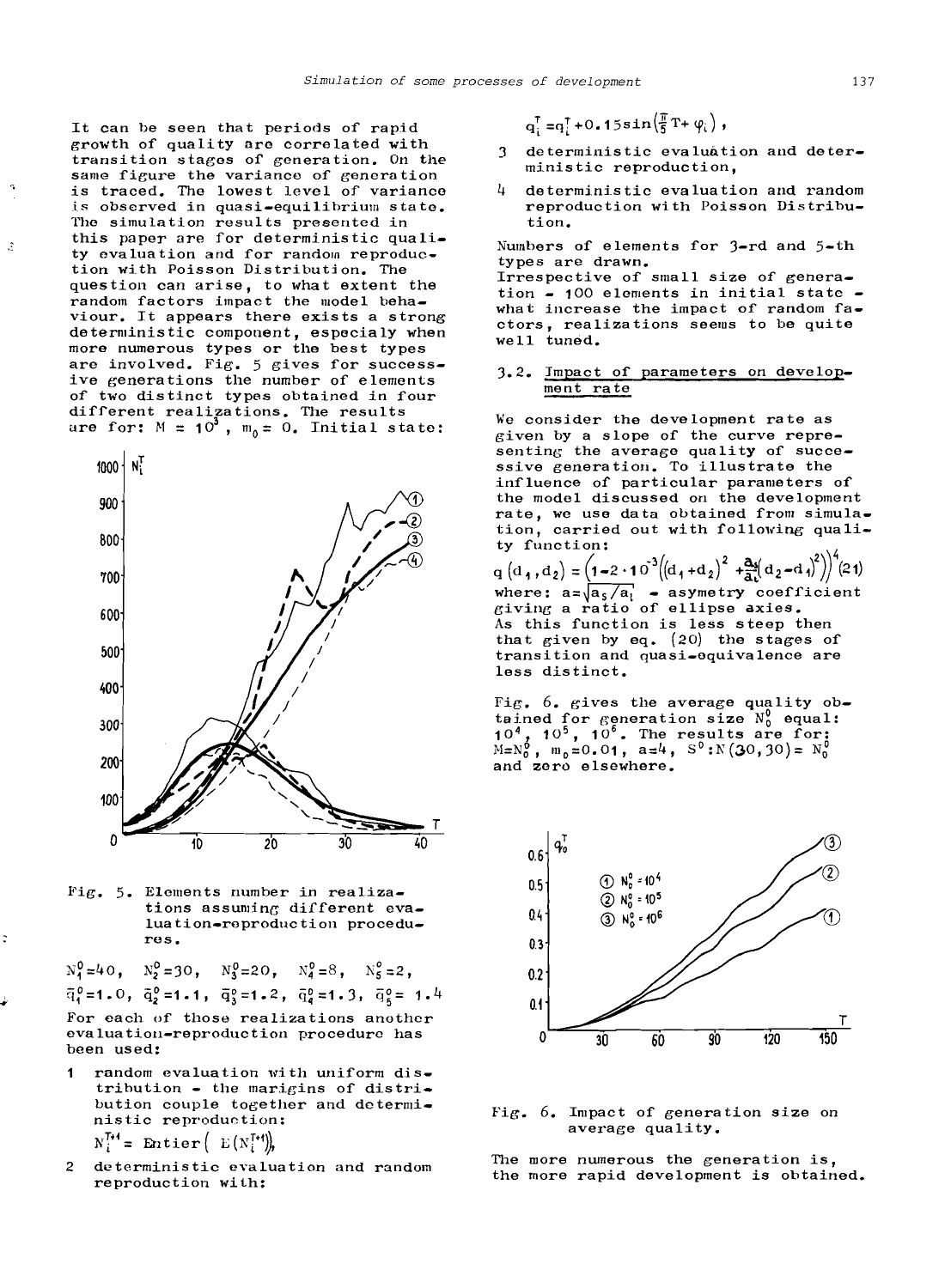tained for probability of modifications tions with trajectories of the generam equal:  $10^{-1}$ ,  $10^{-2}$ ,  $10^{-3}$ . The results tion center for different starting are for:  $M=N^0=10^4$ ,  $a=4$ ,  $S^0$ :  $N^0(30,30)$  = points drawn in. We assumed that whole are for:  $M=N^0=10^4$ ,  $a=4$ ,  $S^0$ :  $N^0(30,30)$  = points drawn in. We assumed that whole =10<sup>4</sup> and zero elsewhore. The greater population is initially of one type re<u>s</u> is the probability of modifications the pectivelly is the probability of modifications the pectivelly:  $d(11,11)$ ,  $d(13,7)$ ,  $d(15,4)$ , more rapid development is obtained.  $d(15,0)$ . The results are for:  $N=N^0=10^4$ ,



Fig. 7. Impact of probability of modification on average quality

 $\searrow$  For m<sub>o</sub>=10<sup>-1</sup>, after 120 generations dominates the best type possible:  $d(0,0)$ steady state. Due to high rate of still occurring modifications the  $q_0^T$  is only 0.94 of maximal quality  $q(0,0)=1$ . This cut in quality can be considered as a price of rapid development.

Fig. 8. gives the average qualities obtained for different asymetry coefficients a equal: 1, 4, 16. Results<br>are for:  $M \approx N^0 = 10^4$ ,  $m_0 = 10^{-2}$ ,  $S^0$ :  $N^0(30, 30)$ <br>=10<sup>4</sup> and zero elsewhere. The greater is the asymetry of axies the more difficult the development is.



Fig. 8. Impact of asymetry of quality function on average quality.

Fig. 7. gives the average quality  $ob-$  Fig. 9. gives the map of quality func-<br>tained for probability of modifications tions with trajectories of the generad(15,0). The results are for:  $M=N^0=10^4$ ,  $a = 4$ .



Fig. 9. Genera tion center trajectories for different starting points.

Fig. 10 gives average qualities obtained from different starting points. It appears that the lowest rate of development is obtained when the center of generation proceeds along the ridge of quality function the same time trajectories tends to proceed along this ridge. As the shape of quality function<br>reflects environmental preferences. reflects environmental the situation when generation finds itself outside the ridge can be interpreted as a result of a rapid change of environment.



Fig. 10. Impact of initial state on average quality .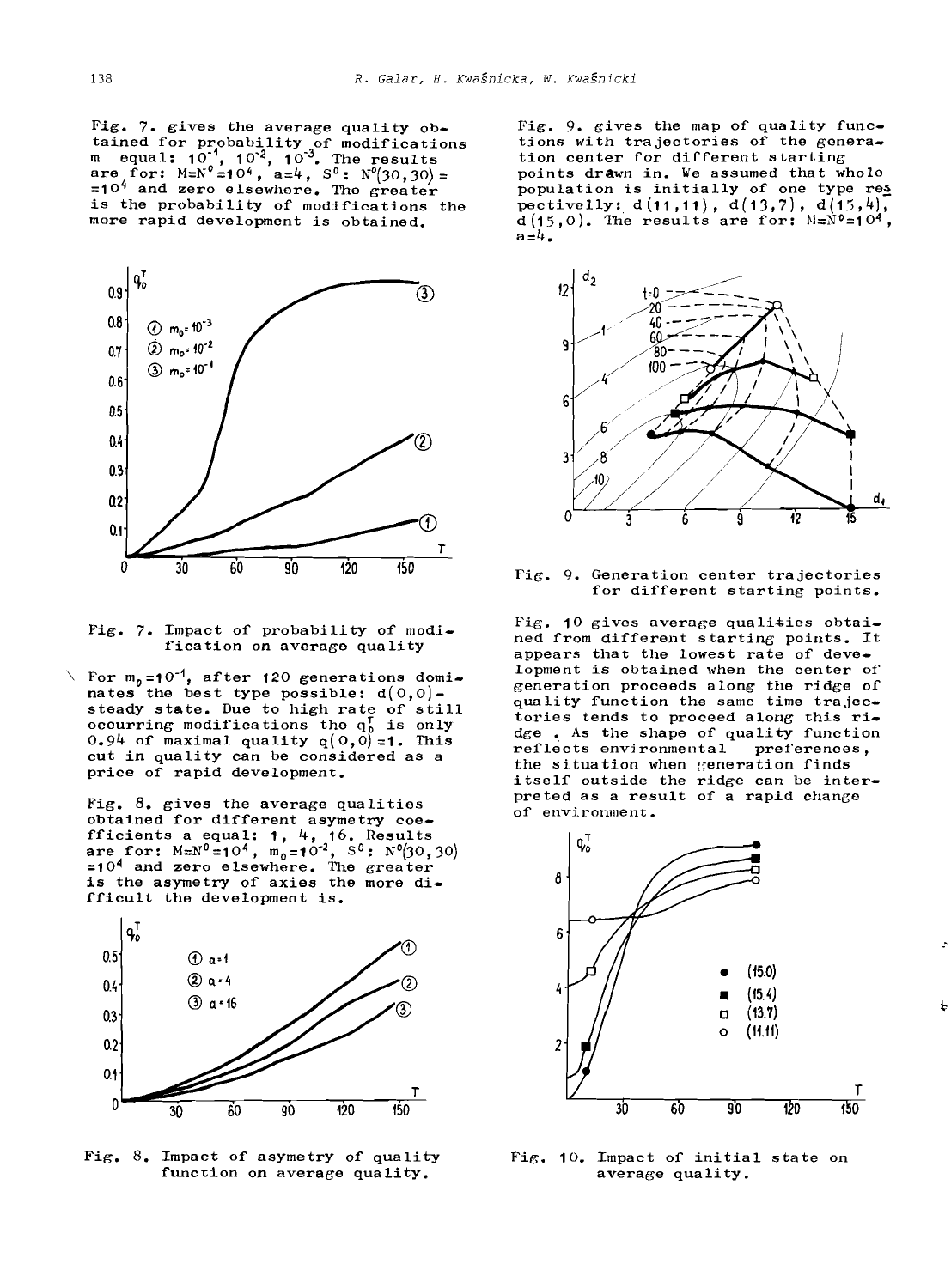#### 3.3. Some special cases

Figs. 11 and 12. illustrate the generation behaviour when the quality func-<br>tion has a local maximum. The results are for different m<sub>0</sub> equal:  $10^{-1}$ , and M=N<sup>0</sup>=10<sup>4</sup>, S<sup>0</sup>: N<sup>0</sup>(12,12)=10<sup>4</sup> and zero elsewliere. Quality function is given on fig. 11. The trajectory of generation for  $m_0 = 10^{-2}$  has been drawn, marks the center position for every twenty generations.



Fig. 11. Passage through local maximum.

Fig.  $12.$  illustrate the ratio of development with respect to  $m_0$ . The higer the modification probability is, the easier the generation pass through the local maximum. The price of more rapid development is a lower quality in stationary state - compare curves 2 and 3.



Fig. 12. Passage through local maximum, probability of modification influence on average quality.

Fig. 13. illustrate the situation when there are two possible ways of development. As tho slope of both ridges nearby bifurcation point is similar,<br>the choice of further way of development is quite random. Once the generation enter one ridge, the probability it can change its way diminishes rapidly. The prohabili ty of proper choise increases with  $m_0$ . For:  $M=N^0=10^4$ ,  $m_0=10^{-2}$ , S<sup>o</sup>:  $N^0(13,9)=10^4$  four realizations have been computed, 3 on 4 "gone" towards the lower maximum. When  $m_0=$  $=$   $4 \cdot 10^{-2}$  has been assumed the realiza. tion "gone" towards the higher maximum.



 $Fig. 13.$  Passage through bifurcation point.

It is obvious that an assumption that probability of modif ica tion depends only on distance batwoen elements is over simplified with respect to real life processes of development. Promising modification should be made "outside" of existing types and especialy "at the forefront" of developing generation. It seems also in some sense easier to get a product uniting two existing features then a product with quite new feature - parameter value.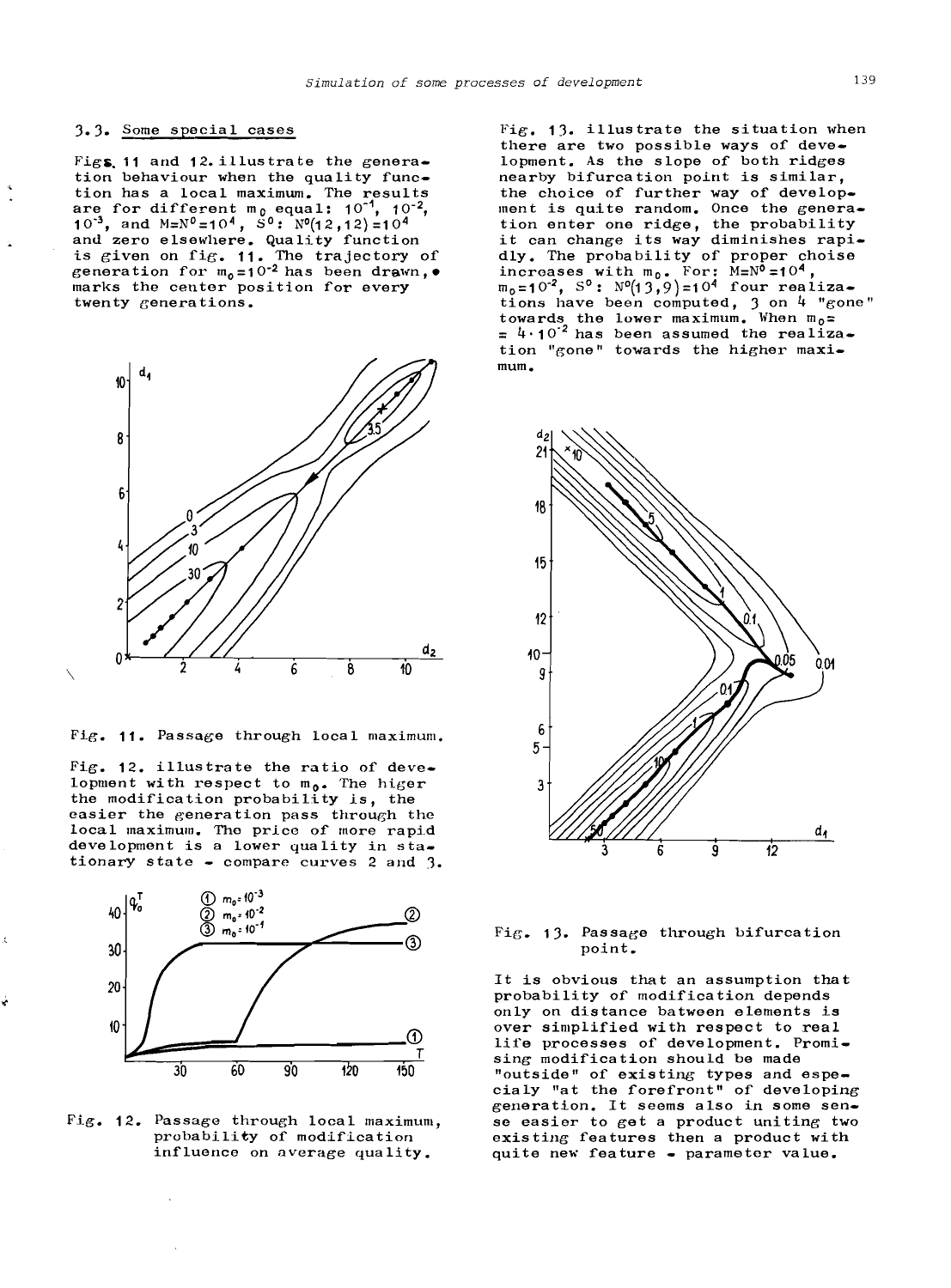Fig. 14. allows to compare results obtained for "normal" process with that obtained under assumption that evory time when it is possible to get a new type by recombination of parameters of existing types, elements of this combined types are introduced to genoration. The results are for:  $M = N^0 = 10^5$  $\frac{1}{2}$  or  $\frac{1}{3}$ ,  $\frac{1}{3}$ ,  $\frac{1}{3}$ ,  $\frac{1}{3}$ ,  $\frac{1}{3}$ ,  $\frac{1}{3}$ ,  $\frac{1}{3}$ ,  $\frac{1}{3}$ ,  $\frac{1}{3}$ ,  $\frac{1}{3}$ ,  $\frac{1}{3}$ ,  $\frac{1}{3}$ ,  $\frac{1}{3}$ ,  $\frac{1}{3}$ ,  $\frac{1}{3}$ ,  $\frac{1}{3}$ ,  $\frac{1}{3}$ ,  $\frac{1}{3}$ ,  $\frac{1}{3}$ ,



Fig. 14. Impact of recombinations on average quality

The last case to be shown here is case of "pursuit". We compare two generations on different level of development, developing separately along the some ridge. The curves 1 and 4 on fig. 15 show the average quality obtained by elements of this two generation. Results are for:  $M=N^0=10^4$ ,  $m_b=1.5.10^{-3}$ ,<br>q(d<sub>4</sub>,d<sub>2</sub>) is given by eq. (20),  $S^0:N(4,4) =$ <br>= 700,  $N(5,5)=9$  000,  $N(6,6)=1$  000 and<br>zero elsewhere for the more advanced and:  $S^0$ :  $N(7,7) = 100$ ,  $N(8,8) = 9000$ ,



Fig. 15. Pursuit strategies for less advanced generation.

 $N(9,9)$  =700 and zero elsewhere for less advanced generation. The curvos 2 and 3 show what occurrod when 4 elements belonging to more advanced generationrespectively of the best and of the just superseded type - have been introduced to the less advanced. The operation alone and its results seems to be similar to those associated with licence introducing  $[8]$ .

## 3.4. Forecasting

**<sup>A</sup>**forecasting seems to be one of more promising fields of model applications. It can be carried out under following assumptions :

- a specific environment should be suitably delimited, i.e. expected
- $preferences$  are the same for elements of the same types - it does not matter that only the best type dominates, and its demand defined.
- $-$  a quality function preferences does not vary in time or this variations are defined.
- a reproduction process regards the preferencos in a fashion assumed.
- $\bullet$  a sufficient interval of generation history is known to the extent which make possible to determine the number of all elements involved in the environment demand fulfilling in some previous generations.

It is not necessary to know the para-<br>meters of types and quality function<br>shape.<br>The idea of forecasting is to estimate

the relative qualities of particular types knowing the relative ratios of their reproduction in previous generations and to use theso qualities to simulate the devolopment assuming none new typo will appear. Having sufficient set of such realizations we can determine the prognosis as an average of such realizations as well as it variance. Assuming the quality and time in which the new better type will appear, we can determine the range of prognosis e.g. as a time in which the number of this new type elements will be less then  $10\%$  of whole generation number.

To illustrate the problem of *genera*tion state forecasting we use a data obtained from simulation carried out under following assumptions:  $M=N = 10$ , <sup>m</sup>**=3** <sup>10</sup>.

$$
q\left(d_1, d_2\right) = \exp\left(-0.003\left(\left(d_1 + d_2\right)^2 + \frac{16\left(d_2 - d_1\right)^2\right)}{2}\right)
$$
\n(22)

The initial state is characterised in table 1.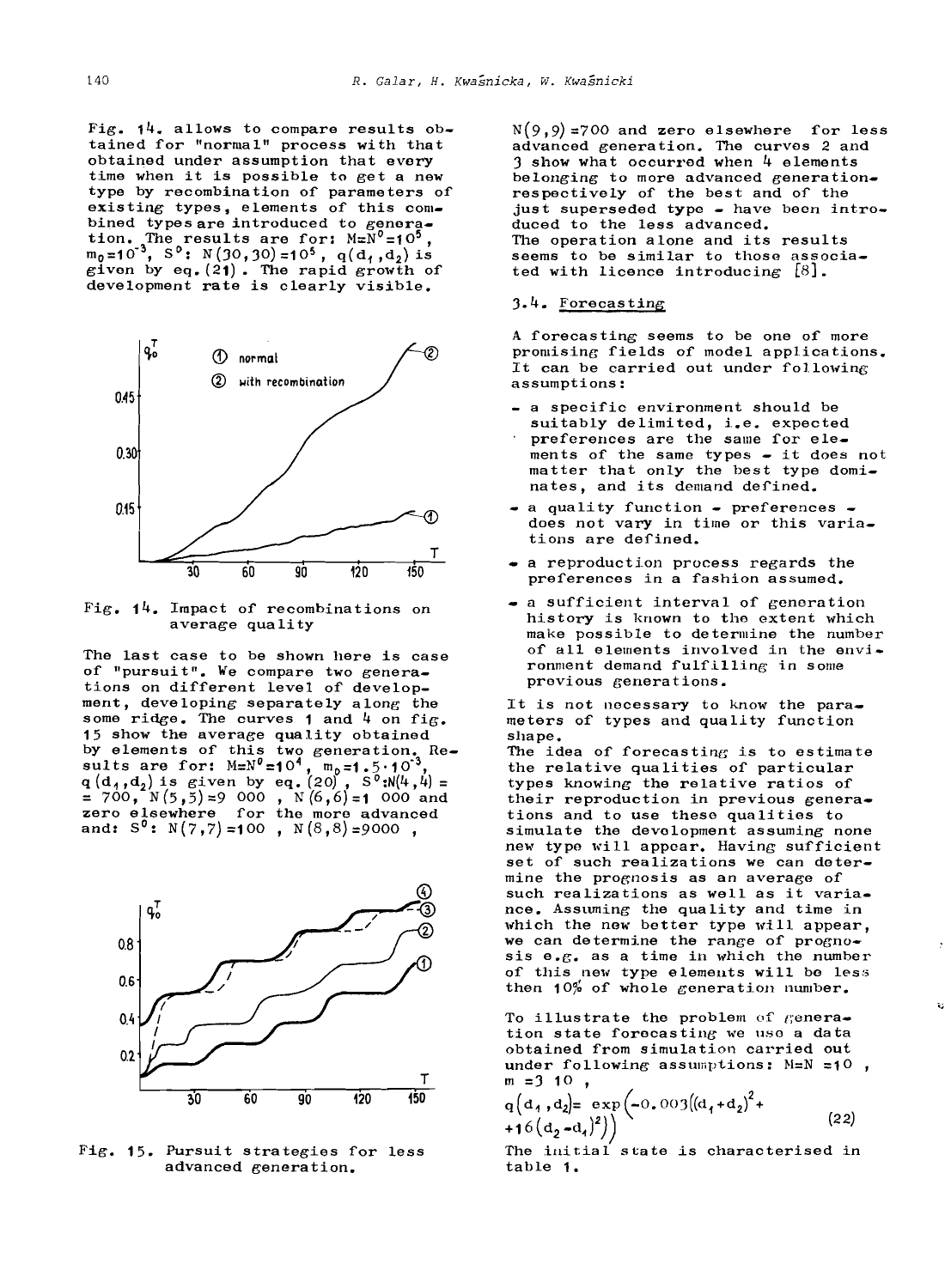Table 1. Number and quality of elements of particular types in  $S^0$ .

|               |    |      | type number quality type number quality |    |      |       |
|---------------|----|------|-----------------------------------------|----|------|-------|
| ۰             |    |      | 0.383                                   | 11 | 2    | 0.173 |
| $\pmb{\cdot}$ | 2  | 24   | 0.444                                   | 12 | 6    | 0.312 |
|               | વ  | 238  | 0.405                                   | 13 | 727  | 0.323 |
| ۸             | 4  | 151  | 0.312                                   | 14 | 2764 | 0.301 |
|               | 5  |      | 0.220                                   | 15 | 300  | 0.258 |
|               | 6  | 4    | 0.383                                   | 16 | 2    | 0.193 |
|               |    | 77   | 0.405                                   | 17 | 16   | 0.249 |
|               | 8  | 2054 | 0.379                                   | 18 | 128  | 0.258 |
|               | 9  | 3293 | 0.323                                   | 19 | 116  | 0.234 |
|               | 10 | 54   | 0.249                                   | 20 |      | 0.193 |

Fig. 16. gives the number of elements for somo of this types, the new types which appeared as early as in 7-th generation have been also included.



Fig. 16. Elements number for some types in exemplary realization.

We "forecasted" this exemplary realization assuming that only information we have is a number and quality of elements in initial state and that none new type appears. Fig. 17. make possible to compare the exemplary realiza**i** tion, deterministic-prognosis and one of random prognosis realization for some types.

The prognosis seems to be quite reso**<sup>t</sup>**nable though more then 1 000 elements of better types existed in 30-generation.

Figs. 18. and 19. yield some information concerning random prognosis convergence. For: M=1 000, N<sub>0</sub>=100, initial sta.<br>te:

 $q_4^0$  = 1.0,  $q_2^0$  = 1.1,  $q_3^0$  = 1.2,  $q_4^0$  = 1.3  $q_5^0$  = 1.4,











some realizations have been computed. Four of this realization as well as average and deterministic prognosis are drawn for 3-rd and 5-th type respectively.